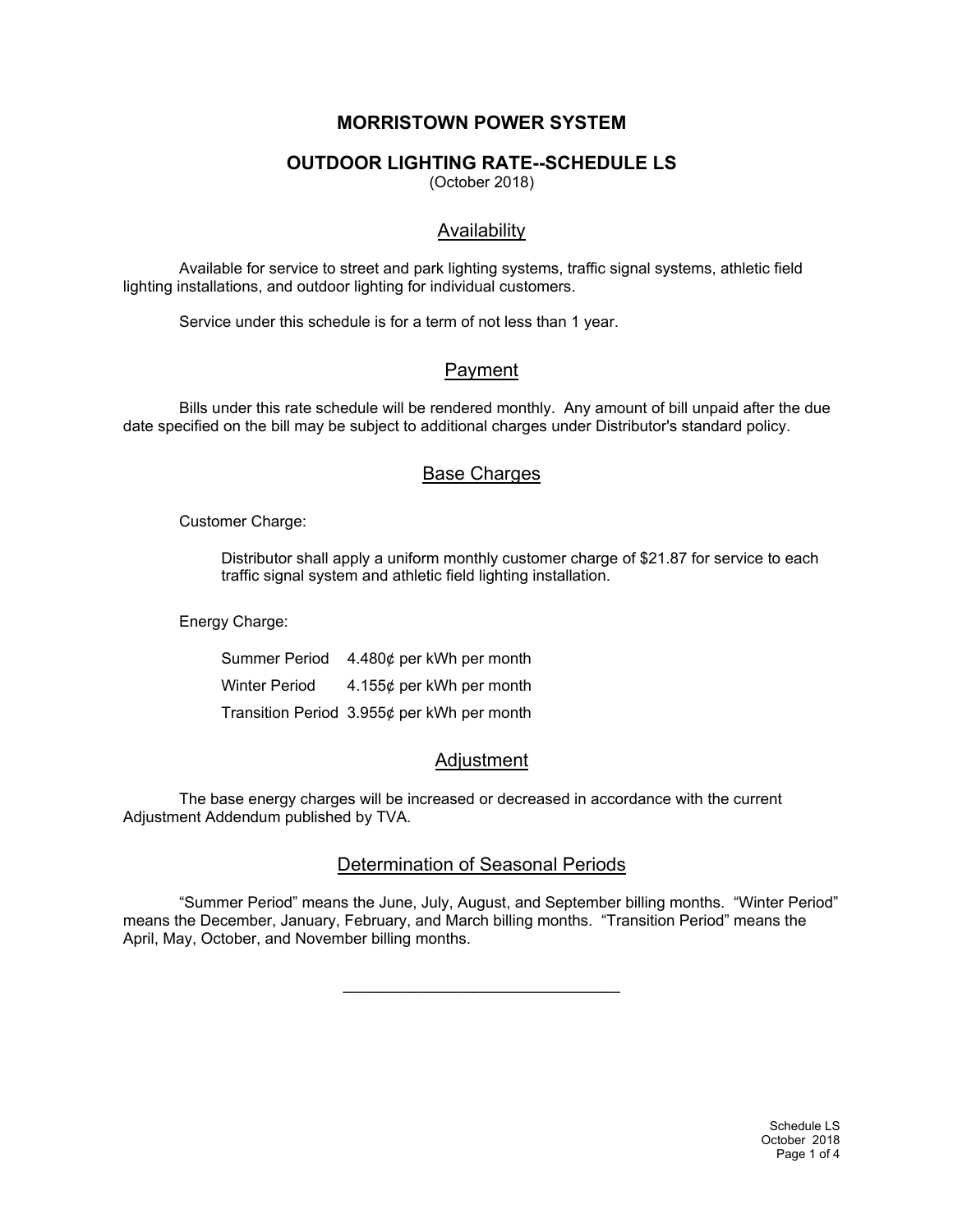# PART A--CHARGES FOR STREET AND PARK LIGHTING SYSTEMS, TRAFFIC SIGNAL SYSTEMS, AND ATHLETIC FIELD LIGHTING INSTALLATIONS

# Facility Charge

The annual facility charge will be 12% of the installed cost to Distributor's electric system of the facilities devoted to street and park lighting service specified in this Part A. Distributor must recompute such installed cost annually (or more frequently if substantial changes in the facilities are made). One-twelfth of the annual facility charge will be billed to the customer each month. If any part of the facilities has not been provided at the electric system's expense; or if the installed cost of any portion thereof is reflected on the books of another municipality, agency, or department, then the annual facility charge will be adjusted to reflect accurately the remaining cost to be borne by the electric system.

Traffic signal systems and athletic field lighting installations will be provided, owned, and maintained by and at the expense of the customer, except as Distributor may agree otherwise, in accordance with the customer charge provisions. The facilities necessary to provide service to such systems and installations will be provided by and at the expense of Distributor's electric system, and the annual facility charge provided for above will apply to the installed cost of such facilities.

Distributor's electric system may provide, own, and maintain traffic signal systems and athletic field lighting installations for the customer's benefit when so authorized by policy duly adopted by Distributor's governing board. In such cases, Distributor may require reimbursement from the customer for a portion of the initial installed cost of any such system or installation, and will require customer to pay a facility charge sufficient to cover all of Distributor's costs (except reimbursed costs, and including appropriate overheads) of providing, owning, and maintaining such system or installation. For athletic field lighting installations, such facility charge will in no case be less than 12% per year of such costs, and will be in addition to the annual facility charge necessary to provide service to such system or installation as provided for in the preceding paragraph.

## Lamp Replacement

Traffic signal systems and athletic field lighting installations will be billed and will pay for replacement of lamps and related glassware as provided for in paragraph 1 below.

Street and park lighting customers will be billed and will pay for replacement of lamps and related glassware as provided in paragraph 1 below.

- 1. Distributor will bill the customer monthly for such replacements during each month at Distributor's cost of materials, including appropriate storeroom expense.
- 2. Distributor will bill the customer monthly for one-twelfth of the amount by which Distributor's cost of materials, including appropriate storeroom expense, exceeds the product of 3 mills multiplied by the number of kilowatthours used for street and park lighting during the fiscal year immediately preceding the fiscal year in which such month occurs.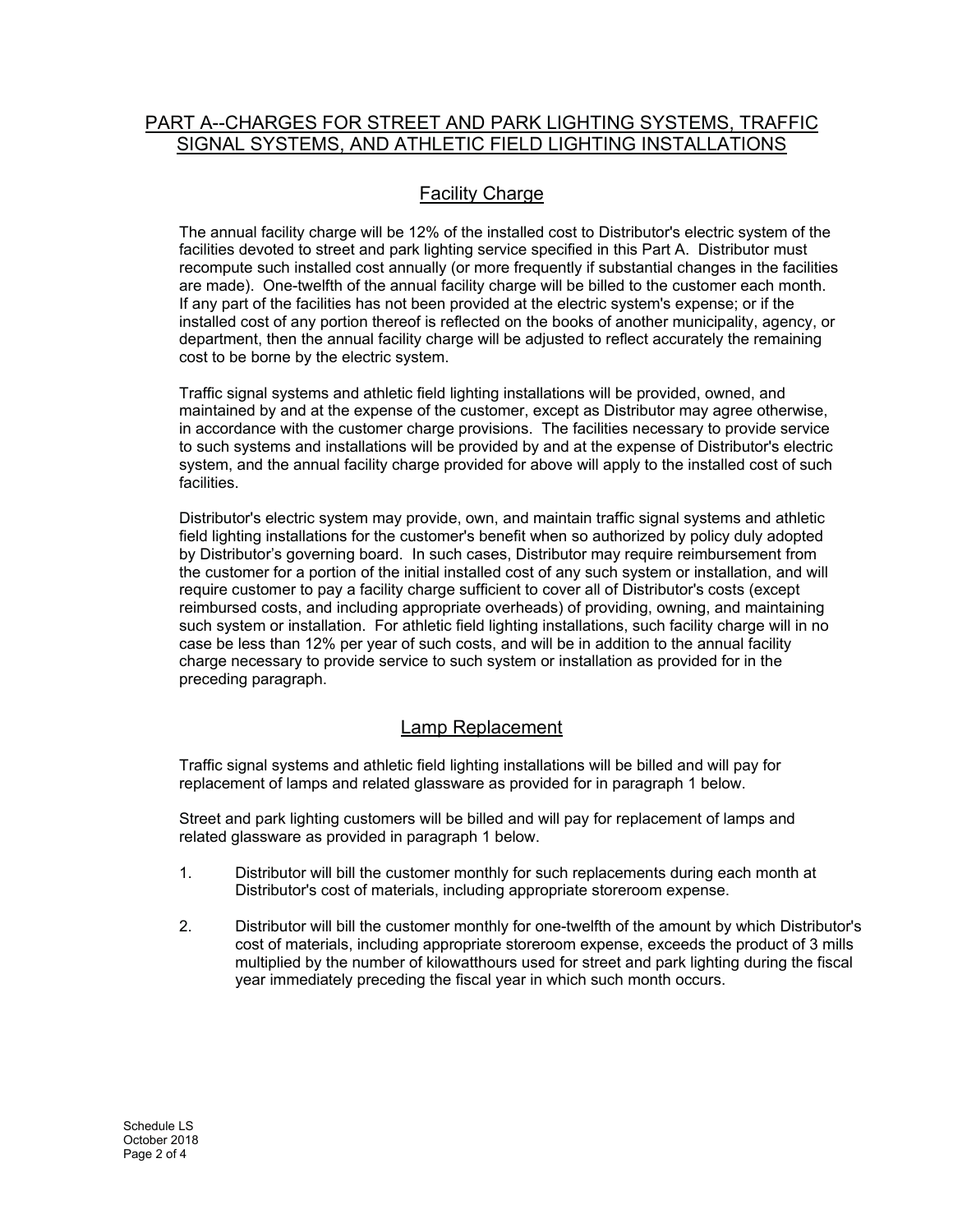#### Metering

For any billing month or part of such month in which the energy is not metered, or for which a meter reading is found to be in error, or a meter is found to have failed, then, for billing purposes, the energy for that billing month or part of such month will be computed from the rated capacity of the lamps (including ballast), plus 5% of such capacity (to reflect secondary circuit losses), multiplied by the number of hours of use.

### Revenue and Cost Review

Distributor's costs of providing service under Part A of this rate schedule are subject to review at any time and from time to time to determine if Distributor's revenues from the charges being applied are sufficient to cover its costs. (Such costs, including applicable overheads, include, but are not limited to, those incurred in the operation and maintenance of the systems provided, and those resulting from depreciation and payments for taxes, tax equivalents, and interest.) If any such review discloses that revenues are either less or more than sufficient to cover said costs, Distributor must revise the above facility charges so that revenues will be sufficient to cover said costs. Any such revision of the annual facility charge provided for in Part A of this rate schedule will be by agreement between Distributor and TVA.

## PART B--CHARGES FOR OUTDOOR LIGHTING FOR INDIVIDUAL CUSTOMERS AND SPECIAL OUTDOOR LIGHTING

### Facility Charge

Distributor will make available to individual customers certain outdoor lighting fixtures. These fixtures will be provided, owned, and maintained by Distributor. A facility charge, covering Distributor's cost plus margin, will be calculated for each inidivdual fixture. If the costs of providing and maintaining individual fixtures change, Distributor must use the formula set forth below to revise the facility charge for that fixture. If Distributor's facility charge calculations, using the formula set forth below, yield a positive revenue impact, then Distributor must notify TVA of the impact on Distributor's revenue. For a period of six years, Distributor will maintain on file the facility charge calculations or spreadsheets for audit purposes, and any other historical information as may be reasonably required by TVA for verification.

$$
FC_i = \frac{ICR_i + RAC_i + M_i}{12}
$$

i = individual fixture

FC = monthly facility charge

ICR = installed cost recovery of fixture

RAC = recurring annual cost of providng and maintaining fixture

M = Distributor's margin (not to exceed 23%)

Schedule LS October 2018 Page 3 of 4